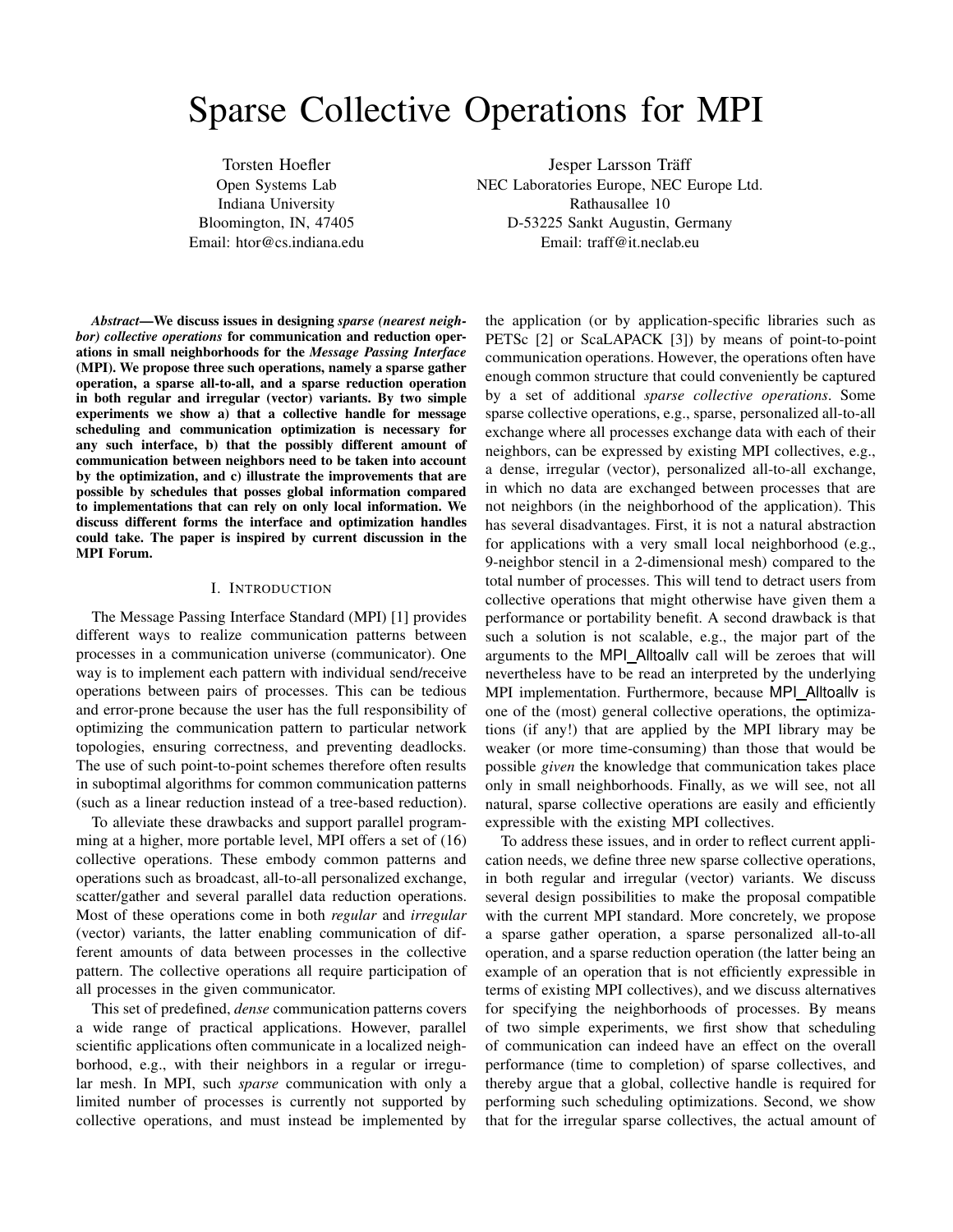data communication between different neighbors needs to be taken into account in this optimization. These observations set some natural constraints on the design of the interface, which we elaborate on in this paper.

For the discussion of optimization/schedules we make the simplifying, sometimes problematic assumption that processes arrive at the sparse collective more or less at the same time. If the processes arrive in a very unbalanced fashion other algorithms/approaches than discussed here must be employed. A preliminary discussion of such algorithms for the (dense) MPI\_Bcast collective can be found in [4]. Another alternative is to define the (sparse) collectives to be *nonblocking*, which is touched briefly upon below.

#### *A. Background*

Many algorithms, for example weather prediction [5] and computational fluid dynamics [6], naturally exhibit sparse communications among neighboring elements or zones. Additionally, many practical domain decompositions [7] result in nearest neighbor communication patterns. Such sparse communication patterns are very important for applications such as Qbox [8], TDDFT/Octopus [9], QCD codes [10], POP [11] and many more. Also libraries such as PETSc [12] or ScaLAPACK [3], that use MPI to implement several numerical methods and solvers, often exhibit sparse communication patterns.

Efficient implementation of sparse communication patterns is most important for large-scale applications. Most largescale parallel computers support only sparse communication efficiently. For example, the 3d-torus Blue Gene/L [13] and Cray XT 4 communication networks supports direct communication with six neighboring nodes most efficiently. The QC-DOC supercomputer [14] also optimizes for nearest neighbor communication. For such architectures, which exhibit a very low effective bisection bandwidth, the mapping from logical communication paths to physical channels is most important. It is also rather clear that future massively parallel systems can not support high bisection bandwidth for every communication pattern [15]. Thus, the use of sparse communication techniques and proper mapping will gain more importance in the near future.

We assume that many such algorithms and applications would benefit from a higher-level description of their communication operations. A previous study with Octopus [16] shows that the implementation complexity of the application can be reduced by applying collective semantics to sparse communication patterns.

#### II. SPARSE COLLECTIVE OPERATIONS

We propose three different collective operations that are defined on process neighborhoods. Process neighborhoods are attached to the communicator on which the collectives are called. How neighborhoods can get associated with communicators will be discussed in Section IV. A *process neighborhood* is a set of local neighborhoods that for each process i consists of a list of k *target processes*  $[t_0, t_1, \ldots, t_{k-1}]$ 

#### MPI Neighbor gather(sendbuf,sendcount,sendtype, recvbuf,recvcount,recvtype, comm)

Listing 1. Sparse gather collective function description.



Fig. 1. The sparse gather operation on a local neighborhood with 6 source and 4 target processes. As indicated the size of the block sent to the target processes *may* be different from the size of the blocks received from the source processes. In the regular MPI\_Neighbor\_gather operation the received blocks all have the same size and type signature.

and a list of  $\ell$  not necessarily different *source processes*  $[s_0, s_1, \ldots, s_{\ell-1}]$ . In each of the sparse collective operations, process i sends some data to its target processes, and receives some data from its source processes. Note that a process can be both a target and a source neighbor of itself. It is also not required that processes are unique in the source and target lists as long as all send/receive pairs match (see Section II-D).

As for the standard MPI collectives, data to be sent and received are stored in send and receive buffers relative to some start address. The order of data is given by the order of the neighbors in the target and source lists. Data are described by a datatype and a repetition count. The usual semantic constraints shall apply, i.e., the datatype signature between neighbors where data are sent and/or received must match.

*a) Gather:* In the sparse gather operation each process  $i$  receives a block of data from each of its source processes  $[s_0, s_1, \ldots, s_{\ell-1}]$ , and stores the block in that order relative to the recvbuf address. All received blocks are of the *same* size. Process i sends the *same* block of data from its sendbuf to its target processes  $[t_0, t_1, \ldots, t_{k-1}]$ . This is depicted in Figure 1. The function description is given in Listing 1. Note that the size of the data sent must equal the size of the data received by each of the target processes. If a process is source and target of itself, this implies that the size of the data sent and received must be equal. More generally, all processes lying on a cycle in the process neighborhood must send and receive the same amount of data.

*b) All-to-all:* The sparse all-to-all personalized exchange operation extends the sparse gather operation in that personalized data is sent to each target process. Thus, instead of just a single block the sendbuf holds  $k$  blocks of data (of the same size). The function description is shown in Listing 2.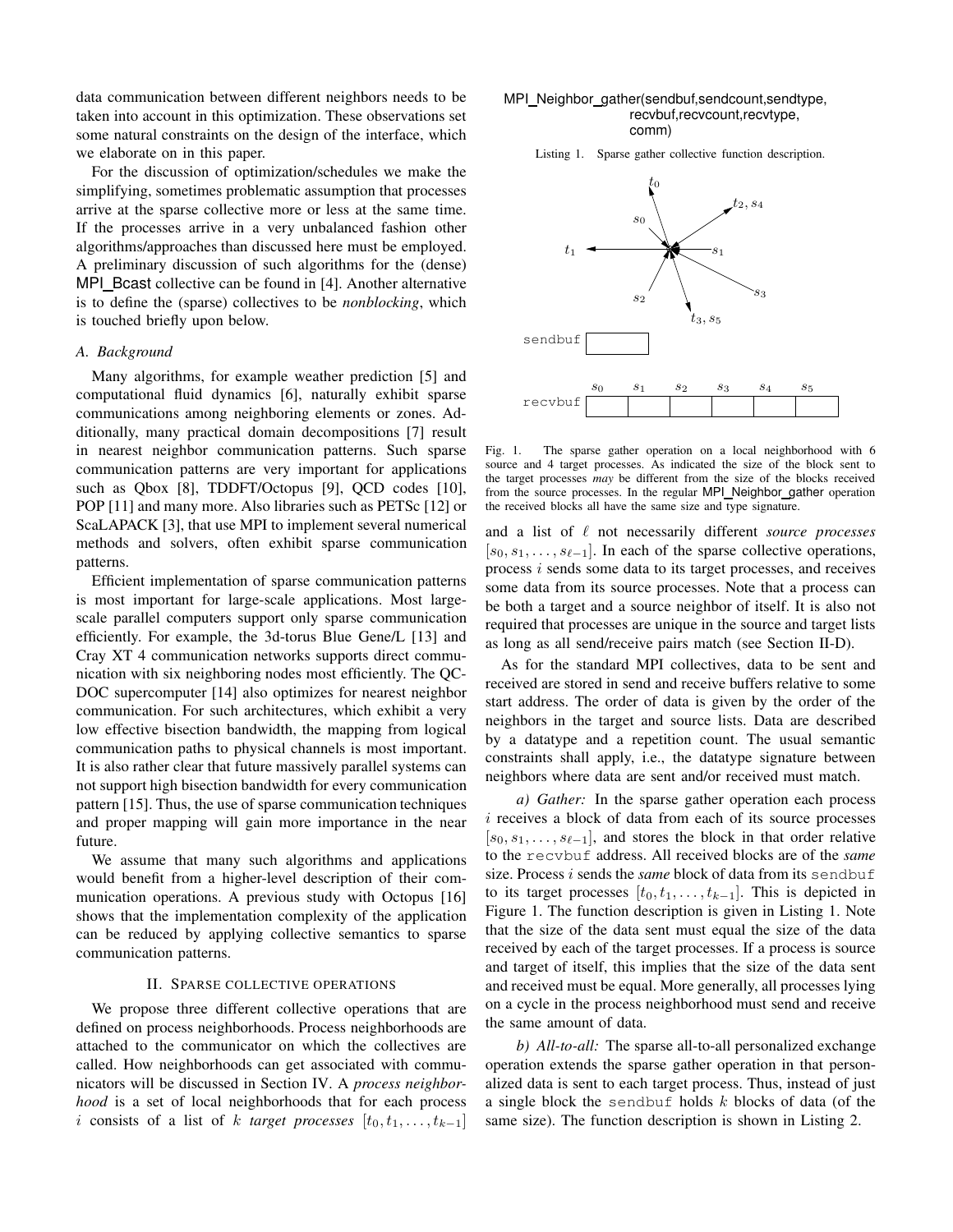#### MPI Neighbor alltoall(sendbuf,sendcount,sendtype, recvbuf,recvcount,recvtype, comm)

Listing 2. Sparse all-to-all collective function description.

MPI Neighbor reduce(sendbuf,sendcount,sendtype, recvbuf,recvcount,recvtype, op,comm)

Listing 3. Sparse reduction collective function description.

*c) Reduce:* In the sparse reduction operation each process gathers data from each of its source processes, and reduces these data into a single block using an MPI binary reduction operator (either pre- or user-defined). Each process contributes the *same* data block to each of its target processes. A description of this function is shown in Listing 3.

The sparse reduction operation cannot easily be expressed in terms of existing MPI collectives. The current reduction collectives all perform a reduction on contributions from *all* processes of the communicator, whereas the sparse operation produces a value for each process computed from contributions from the local neighborhoods. An alternative is to revert to a general MPI\_Alltoallv operation, followed by local, sequential reductions by the processes of the data from their neighborhoods.

#### *A. Irregular (vector) variants*

For user convenience, in analogy with the existing MPI collectives, we propose an *irregular* (vector) variant for each of the three sparse collectives.

For the all-to-all operation this is straightforward. Each process can send a different amount of data to each of its target processes, now addressed by a senddispls displacement relative to the sendbuf, and receive a different amount of data from each of its source processes. We also propose an MPI Alltoallw-like operation where each block to be sent and received may have its own datatype. As will be seen in Section II-D this is useful when the blocks have different memory layouts.

The irregular, sparse gather operation allows that a block of different size can be received from each source process, whereas the same block is still sent to each target process. Likewise, the irregular, sparse reduction operation relaxes the constraint that the same block (of the same size) is sent for reduction to the target processes. Instead, an individual block can be specified for each neighbor. The proposed function interfaces are shown in Listing 4.

## *B. Semantics*

The proposed operations are collective and need involvement of the processes of the communicator. Whereas the existing MPI collectives require that all processes in the communicator call the collective at the same time (i.e., with no other collective calls in-between), it is possible to define a more relaxed semantics for the sparse collectives. For correctness we will always require that if process  $j$  is in the MPI\_Neighbor\_gatherv(sendbuf,sendcount,sendtype, recvbuf, recvcounts,recvdispls,recvtype, comm) MPI\_Neighbor\_alltoallv(sendbuf, sendcounts,senddispls,sendtype, recvbuf, recvcounts,recvdispls,recvtype, comm) MPI\_Neighbor\_alltoallw(sendbuf, sendcounts,senddispls,sendtypes, recvbuf, recvcounts,recvdispls,recvtypes, comm) MPI Neighbor reducev(sendbuf, sendcounts,senddispls,sendtype, recvbuf,recvcount,recvtype, op,comm)

Listing 4. Function descriptions for the irregular (vector), sparse collectives.

target list of process i (with multiplicity r), then process i is in the source list of process  $j$  (with multiplicity  $r$ ).

For each sparse collective, we propose/require that if process i is calling sparse collective A, then each process  $j \in \mathcal{C}$  $[t_0,t_1,\ldots,t_{k-1}] \cup [s_0,s_1,\ldots,s_{\ell-1}]$  must eventually call A with no other collective call (on the same communicator) in-between. This means that if processes  $i$  and  $j$  are not connected by a path in the communication neighborhood (see below) their calls to sparse collectives can be independent of each other. From a user's perspective, it might not always be easy to verify that all necessary conditions, e.g., matching block sizes, are met. Thus, it is worth noting that they can be automatically verified (by similar collective operations), and thus incorporated into a verification interface as described in [17], [18].

The relaxed calling conditions can give more flexibility to applications with disconnected neighborhoods. Processes in one neighborhood need not ensure that sparse collective calls follow in the same order or with the same frequency as sparse collective calls in another disconnected neighborhood. The number of iterations in loops with sparse collective calls need thus not be the same in all neighborhoods of the communicator.

We note that this definition excludes optimizations in which processes not actually in the neighborhood of some process helps with routing or computation in the collective operation. It can be shown that this can sometimes reduce the number of communication rounds, e.g., for irregular all-to-all communication [19].

#### *C. Nonblocking variants*

Nonblocking versions of the proposed sparse collective operations are possible. This would enable overlap of communication and computation during the communication phase. Such benefits of nonblocking nearest neighbor communication on a graph communicator were investigated in [16]. Another, more wide-ranging possibility that is not discussed further here is to introduce a partial completion function to indicate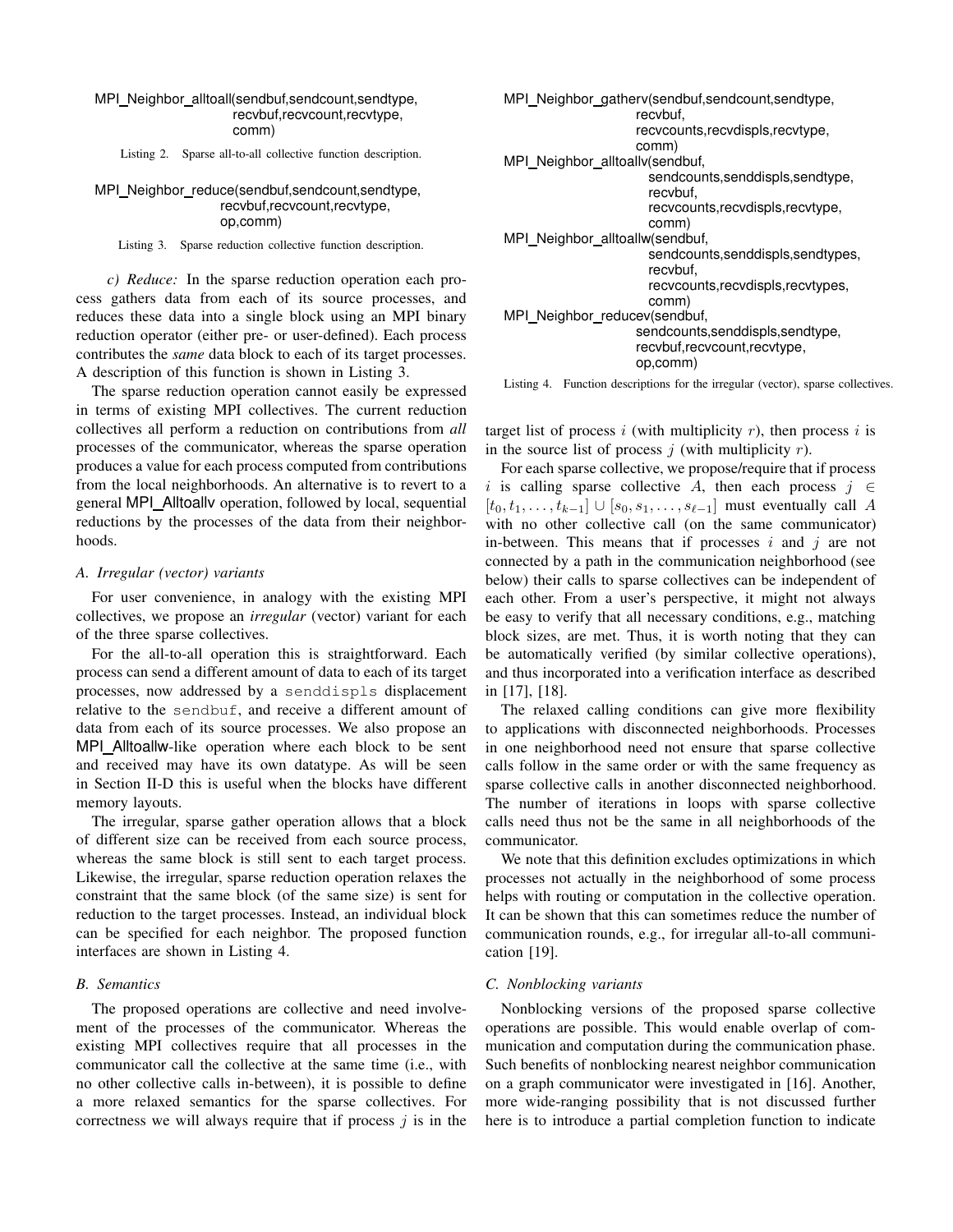

Fig. 2. Logical nearest neighbor communication needed for a typical ghost cell (shaded regions) update operation. The common optimization for eliminating diagonal communication of the  $y$  regions by piggy backing on the horizontal/vertical  $x$  communication can be done transparently to the user by a good implementation of MPI\_Neighbor\_alltoallw.

neighbors for which data have already arrived. This would allow finer control of the communication while retaining the higher abstraction level and message scheduling possibilities.

## *D. An example: ghost cell updates*

Applications that use ghost cell regions to introduce more communication slackness update these by operations that are captured by the sparse MPI Neighbor alltoallw operation. In Figure 2 each processor in a mesh maintains a border of ghost cells (shaded) that have to be exchanged with its 8 neighbors. This pattern can be expressed as an MPI\_Neighbor\_alltoallw sparse collective communication operation. Horizontal and vertical  $x$  blocks are exchanged with one neighbor only, but may typically have different layout in memory and thus different MPI datatypes. Each of the smaller  $y$  blocks is sent to three neighbors (horizontally, vertically and diagonally), thus the MPI\_Neighbor\_alltoallw operation must allow overlapping displacements.

The common optimization for saving diagonal communication, sending each  $y$  block first in the horizontal direction, combining it with the  $y$  block from this neighbor, and then sending both blocks in the vertical direction (see e.g., [20]) could be automatically taken care of by a good implementation of MPI\_Neighbor\_alltoallw.

## III. IMPLEMENTATION AND PERFORMANCE

We now consider one of the simplest process communication topologies in practical use [21], [22], namely a  $n$ dimensional mesh or torus (we chose two dimensions for simplicity). Each process has a local neighborhood consisting of 4 neighbors (excluding itself) as shown in Figure 3, and sends and receives (the same amount of) data to and from all neighbors. For this simple communication topology we give two implementations of the MPI\_Neighbor\_alltoall collective.

A straightforward implementation queries the communicator for source and target lists and posts the corresponding

|  | $\bigcirc \theta$ - $\bigcirc - \bigcirc - \bigcirc - \bigcirc - \bigcirc - \bigcirc$ |  |  |  |
|--|---------------------------------------------------------------------------------------|--|--|--|
|  |                                                                                       |  |  |  |
|  | $\phi - \phi - \phi - \phi - \phi - \phi$                                             |  |  |  |
|  | -0-0-0-0-0                                                                            |  |  |  |
|  |                                                                                       |  |  |  |
|  | စု – စု- - <b>စု</b> – စု- -စု – စု                                                   |  |  |  |
|  | $\phi - \phi - \phi - \phi - \phi - \phi$                                             |  |  |  |
|  |                                                                                       |  |  |  |
|  | $\bigoplus -\bigoplus -\bigoplus -\bigoplus -\bigoplus -\bigoplus -\bigoplus$         |  |  |  |

Fig. 3. Two dimensional mesh or torus (wrap-around edges not shown). The local neighborhood of each process indicated with heavy lines consists of the same 4 source and target processes.

## int MPI\_Neighbor\_alltoall(sendbuf,sendcount,sendtype, recvbuf,recvcount,recvtype, comm)

{ // Get source and target lists from communicator Get\_alltoall\_targets(comm,&no\_of\_targets,target); Get\_alltoall\_sources(comm,&no\_of\_sources,source);



Listing 5. Generic, naive sparse all-to-all implementation.

nonblocking send and receive calls for all source and target processes. This is the way that many applications currently implement the sparse exchange pattern (cf. Section I-A). The implementation is shown in Listing 5.

Since there is no control of the order in which the send and receive operations are started by the underlying MPI implementation, this implementation could suffer from contention by several source processes trying to send data to the same target process at the same time. Furthermore, nonblocking operations typically incur a certain overhead that could grow considerably for larger neighborhoods than in the simple mesh case.

By exploiting the knowledge of the global mesh topology, a possibly more efficient implementation of the sparse allto-all operation would schedule communication in dimension order, and use combined, blocking send-receive operations. If processes can be assumed to arrive at the collective more or less at the same time, this implementation will not suffer from contention, and can possibly more efficiently take advantage of bidirectional communication capabilities of the underlying network (even in the case where the size of a dimension is odd). This implementation is sketched in Listing 6.

Both implementations send and receive the same amount of data without any combining or fancy rerouting, and therefore have the same message complexity. The first, generic, implementation may suffer from contention, and possibly has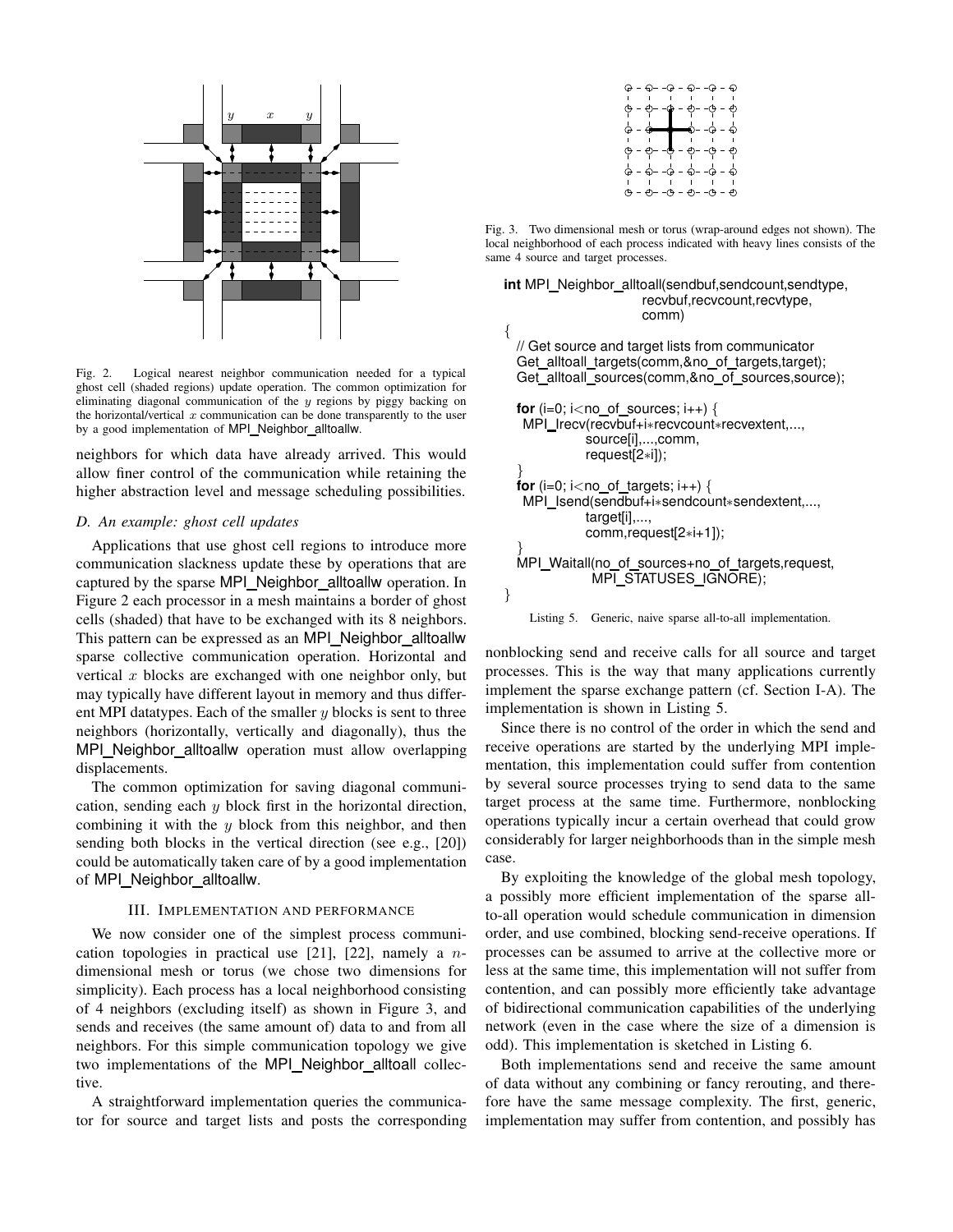



Fig. 5. Running times for the naive and scheduled sparse 2-d exchange on an x86 cluster system with InfiniBand (IB) and Shared Memory (SM). We used 32 nodes that either ran with 1 process per node on a 5x6 process grid or 4 processes per node on a 11x11 grid. Shared memory measurements were

Listing 6. Scheduled sparse all-to-all implementation for Cartesian meshes performed on a single machine. and tori.



Fig. 4. Running times for the two sparse all-to-all implementations on an NEC SX-8 node with 8 processes.

a higher overhead due to the use of nonblocking operations, but does not rely on global knowledge of the communication topology. The second implementation works strictly for meshes or similar, regular topologies. Posting blocking send-receive operations on a local neighborhood without any knowledge of the order in which the other processes perform the send-receive operations will deadlock in most cases. Only for this reason, global knowledge is necessary for scheduling blocking communication for general sparse collective operations, unless one is satisfied with the generic solution of Listing 5.

We use a simple benchmark for measuring the time to completion of the two alternatives. Results on a single sharedmemory node are given in Figure 4 and a results for a hybrid x86 cluster with InfiniBand interconnect are shown in Figure 5. We see that the generic, naive implementation (Listing 5) can be about 10% slower than the more carefully scheduled implementation (Listing 6).



Fig. 6. The two exchange patterns for the irregular all-to-all benchmark. Left: horizontal. Right: circular.

## *A. Irregular*

We now use the dimension-scheduled implementation of MPI Neighbor alltoall also for solving the *irregular* variant of the problem. For the benchmark, we distinguish between communication *light* and *heavy* edges and analyze the two different exchange patterns shown in Figure 6. We refer to these as *horizontal* (left) and *circular* (right) exchanges, respectively.

The two patterns obviously have the same message complexity (each process sends and receives two heavy and two light messages), but whereas the horizontal pattern has all communication in only one dimension, and can thus complete in only two *heavy* rounds (right-to-left followed by left-toright), the circular pattern requires four heavy rounds (rightto-left sends or receives on a heavy edge, and likewise left-toright sends or receives on a heavy edge. Also the two up-down communication rounds are both heavy). It is obvious that a different schedule could easily be used to solve the circular problem also in two heavy rounds.

The results from the benchmark show the expected difference in performance of about a factor two on an NEC SX-8, see Figure 7. Figure 8 shows the same benchmark for an x86 cluster with InfiniBand. We see that the horizontal communication is faster for all homogeneous communication systems, however, when we mixed InfiniBand and shared memory, we see that our scheduling performs worse. This shows that message scheduling strategies perform differently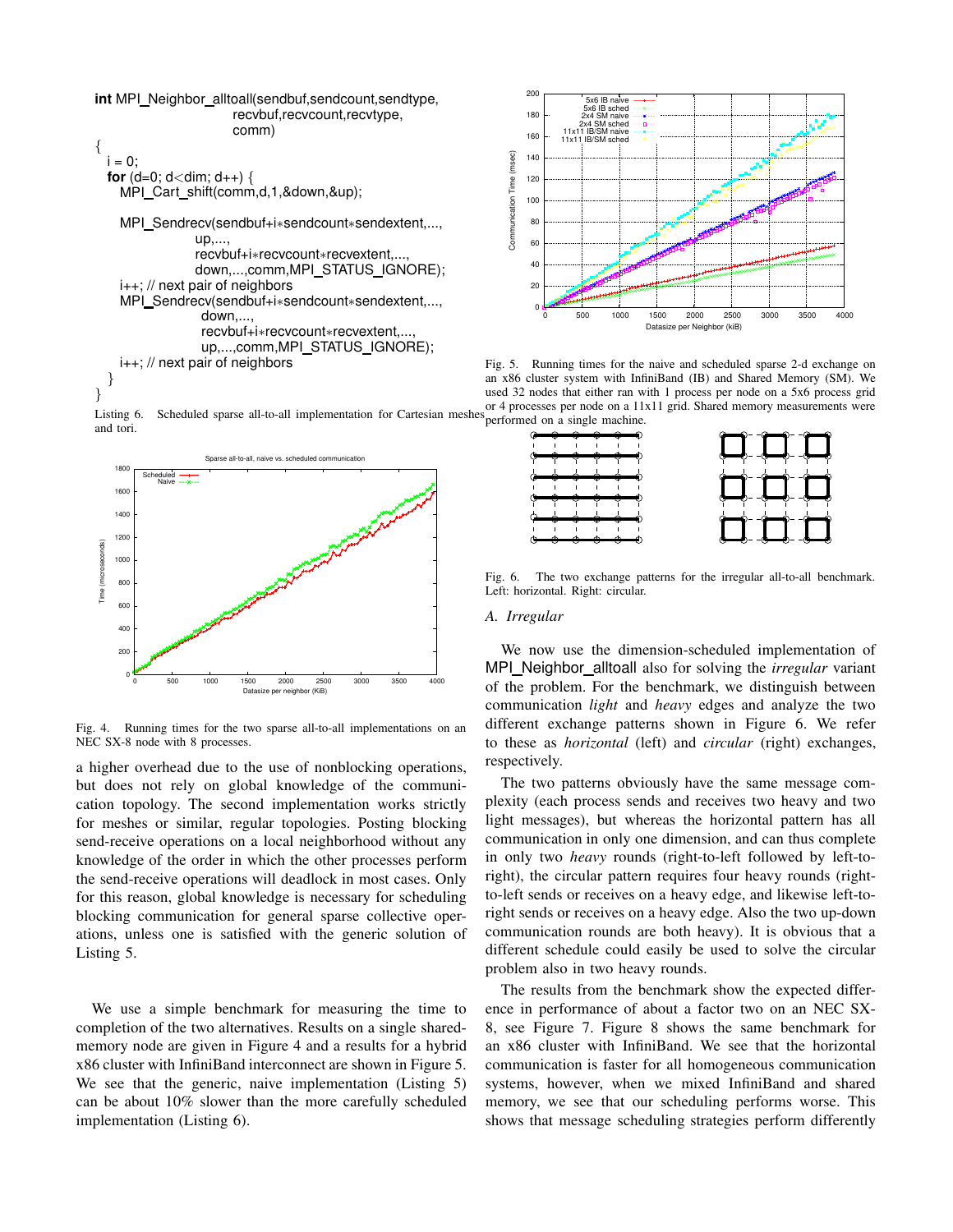

Fig. 7. Running times for horizontal and circular patterns on an NEC SX-8 node with 8 processes.



Fig. 8. Communication times for different mapping options for an x86 cluster system with InfiniBand. Processes are either mapped in a 5x6 grid on 32 nodes with 1 process per node using InfiniBand (IB) to communicate or an  $11x11$ grid on 32 nodes using IB and Shared Memory (SM) with 4 processes per node. The 2x4 example uses only shared memory.

on the investigated systems. Thus, an abstract interface could not only provide higher performance but also performance portability among different systems. This simple example shows that scheduling optimizations that only consider the communication topology but ignore the actual amount of data that is transferred can perform far from optimal.

## IV. SPECIFYING NEIGHBORHOODS

So far we have assumed that the local neighborhoods, i.e., the lists of source and target processes for each process are somehow associated with the communicator. We now have to discuss how this can be done. It is clear that this requires some collective call in which the processes define their local neighborhoods and communication volumes. Such a handle can then be used to schedule correct, deadlockfree and efficient communication among the neighbors. This collective handle would be responsible for computing and distributing knowledge about the global communication topology to each process, thereby allowing it to make efficient and correct scheduling decisions. Although the handle needs to be collective, this does not necessarily imply that a global

#### MPI Neighbor alltoall set(sources, sourceweights, targets,targetweights, info,comm)

Listing 7. Collective handle for attaching local neighborhoods to communicator (for MPI Neighbor alltoall).

MPI\_Neighborhood\_set(operation, sources,sourceweights, targets,targetweights, info,comm)

Listing 8. Combined collective handle for attaching local neighborhoods to communicator.

communication graph has to be explicitly constructed in full by any one process. Distributed algorithms (e.g., for graph coloring [23]) could be used to obtain enough information for each process to make the correct scheduling and optimization decisions.

In the following we discuss two solutions to the problem.

#### *A. Handles taking local information*

The straightforward alternative would be to introduce a collective operation in which each process contributes its local neighborhood in the form of source and target lists. These lists would get associated with the communicator used in the call, and can later be queried locally. At this point, schedules and other optimizations can be decided (locally) for the processes. However, since the three sparse collectives described in Section II may use different local neighborhoods in the application, and since the scheduling and other optimization criteria may be different for the three collectives, it seems that a specific handle for each type of collective would be necessary. Thus, either three handles, as shown in Listing 7, would have to be introduced or a composite handle, as in Listing 8, with source and target lists for each collective as the first argument.

The operation argument for the second possibility could be a bit-vector of values MPI NEIGHBOR GATHER, MPI\_NEIGHBOR\_ALLTOALL, and MPI\_NEIGHBOR\_-REDUCE that could thus be given in any combination.

For both possibilities an MPI info object is introduced to convey information of optimization criteria, process arrival patterns and other information that could be relevant to the MPI implementation. The weight arguments should reflect (approximately) the amount of communication with neighbors, and can be used by the MPI library to find a good schedule for the underlying hardware architecture. Note that this is decoupled from the *actual* communication amounts (given by the send and receive counts and datatype arguments in the actual, sparse collective calls), and it is not required that the two are identical. If a user makes a sparse collective call with completely different communication amounts from what was specified in the neighborhood handle call, suboptimal performance may be expected. Correctness must, however, not be compromised. Thus, communication weights and info object are only *hints* to the library as to what can be expected.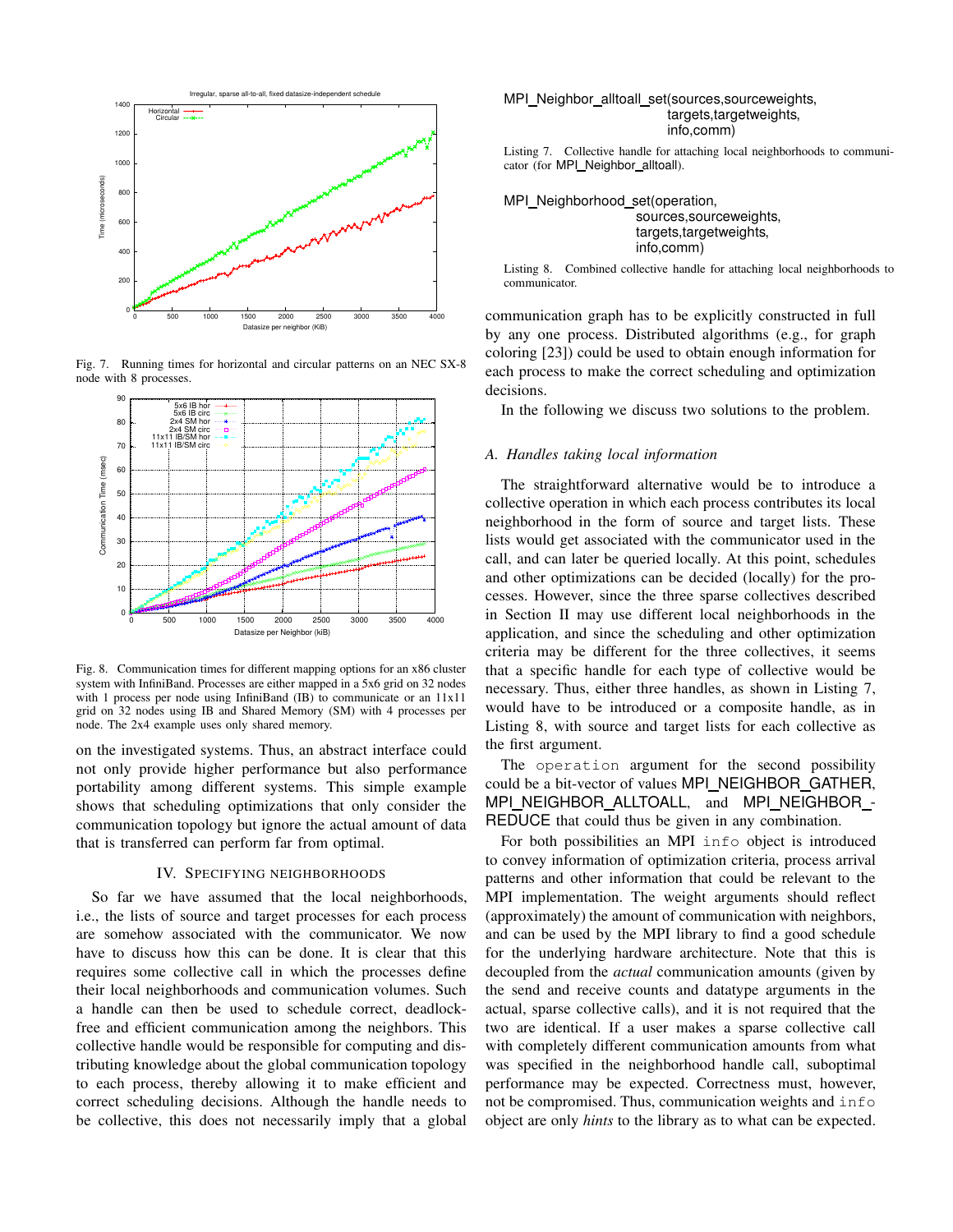In MPI, lists (ordered sets) of processes are represented by *process groups*. The source and target list arguments should thus be given as process groups, although many users consider this construct tedious. An alternative might be simply to supply simple lists of process ranks.

## *B. Using the MPI virtual topology functionality*

The set of all local neighborhoods, that is the source and target lists introduced in Section II, together comprise a directed communication graph. In MPI there is already a mechanism for using such communication graphs to improve communication performance. This is the virtual topology functionality [1, Chapter 7]. It is therefore a natural alternative to use this functionality also for fixing the process neighborhoods for the sparse collective operations.

The Cartesian topology mechanism allows implicit specification of simple meshes, tori (and hypercubes). Each process has neighbors along the dimensions. This neighborhood communication pattern is probably too restricted for many actual applications (that use e.g., 9-neighbor stencils in the 2 dimensional case), and it further limits the sparse collectives to only symmetric exchange patters. For using this, otherwise convenient functionality, extensions that give more flexibility would need to be considered.

The general, graph topology interface gives full flexibility in describing neighborhoods, since communication graphs are not required by the MPI standard [1] to be symmetric. Unfortunately, in the current interface all processes are required to supply the full communication graph. This may not be known, and it would therefore entail global, collective communication by the user to build this knowledge. Furthermore, the existing functionality has room neither for communication edge weights, nor for an info object for providing information to the MPI library. This is, however, likely to be extended with new, more flexible functionality in upcoming versions of the MPI standard. In order to get the list of local neighbors that is needed to pack and access data in the communication buffers, additional convenience functionality is needed for the Cartesian topology functionality.

The virtual topology functionality creates a new communicator with possibly a new process to processor mapping that can have been improved for the communication pattern implied by the user supplied communication graph. If used as a handle for sparse collective operations, this would also have the effect of optimizing for these patterns. However, as discussed above, the same neighborhood would be fixed for all three collective operations. Furthermore, any change in neighborhood would force the user to create a new virtual topology communicator, and this might be rather expensive. The solution discussed in the previous section is more flexible in this respect.

In addition to the advantage of reusing existing (but extended) MPI functionality, the major advantage of this solution is that process reordering (for improved point-to-point communication) and optimization of sparse collective patterns is *not* separated. The first alternative suffers from this drawback.

## *C. Programmability*

Both approaches, the virtual topology and the creation of separate handles, are mostly equivalent from a user's perspective. The user has to create a (local) neighborhood at each process and either create a topological communicator or attach it to a neighbor operation. It was already shown in [16] that such abstractly defined collective operations can simplify parallel programs significantly.

#### *D. Scheduling communication and other optimizations*

For the regular, sparse all-to-all collective, the experiments showed exchange in dimension-order to be beneficial, and this was an example of a more general scheduling optimization.

For homogeneous, single-ported systems both the regular and the irregular all-to-all problem can be solved by graph edge-coloring. A communication multi-graph is constructed where the number of edges between any pair of nodes is proportional to the communication amount between the corresponding processes. An edge coloring with colors  $0 \le i \le c$ where  $c - 1$  is the largest color used gives a deadlock-free schedule for the communication in  $c$  communication rounds. In round i processes sends and receives on edges with color  $i$ . This is a common solution, see e.g., [19], with many variations. We were deliberately vague about how to handle directed graphs and uni- or bidirectional communication capabilities. The general edge-coloring problem is NP-complete, but good approximation schemes exist, so that this is a viable course for finding good schedules. Also, depending on the communication model sometimes the problem to be solved is a bipartite edge coloring problem (or other variant), that can be solved in polynomial time. For non-homogeneous systems, like SMP-clusters, this approach is not likely to produce good results. For such cases, optimizations that combine messages to save on communication start-ups over weak connections are likely to pay off. Such are often implemented by users, e.g., sending the data to a vertical and diagonal neighbor that reside on a process on a different SMP node in one message. Here it is important that the interface definitions of Section II do not preclude such optimizations.

Figure 9 finally illustrates the sensitivity of the communication schedules to process mapping on an SMP system. The benchmark of Figure 6 was used on a 4-node SX-8 system with 8 processes per node. We compared the cases of horizontal heavy edges, vertical heavy edges, and the circular pattern on the MPI\_COMM\_WORLD communicator. With MPI's row major ordering, the horizontal pattern has the most heavy edges crossing nodes, and thus performs the worst, whereas the vertical pattern performs best, with circular in between. We note that process reordering (which is done by NEC's MPI/SX implementation [24]) cannot improve the communication in any of the cases, because the (current) MPI topology functionality does not permit specification of communication amounts between neighbors.